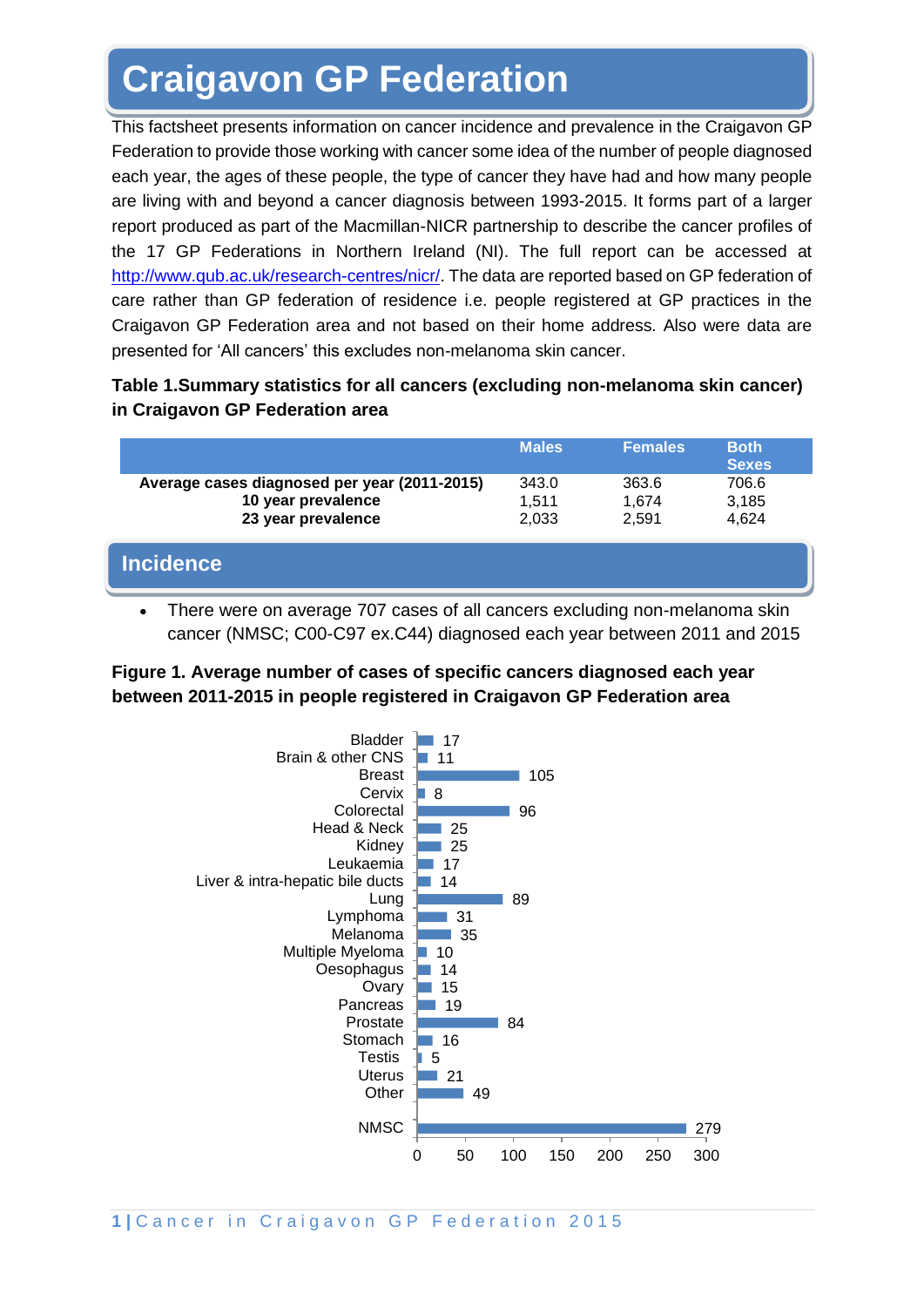• In 2011-2015 there were on average 105 cases of invasive female breast cancer, 84 cases of prostate cancer, 96 cases of colorectal cancer, 89 cases of lung cancer and 279 cases of non-melanoma skin cancer diagnosed each year.

## **Figure 2. Proportion (%) of cases diagnosed between 2011 and 2015 by specific cancer site and stage at diagnosis in Craigavon GP Federation area**



■Stage I ■ Stage II ■ Stage III ■ Stage IV ■ Unknown

## **Figure 3. Proportion (%) of cases diagnosed between 2011 and 2015 by specific cancer site and age at diagnosis in Craigavon GP Federation area**



**Proportion (%) of people with cancer**

 $\blacksquare$ 0 to 49 years  $\blacksquare$  50 to 59 years  $\blacksquare$ 0 to 59 years (prostate only)  $\blacksquare$  60 to 69 years  $\blacksquare$  70 years and over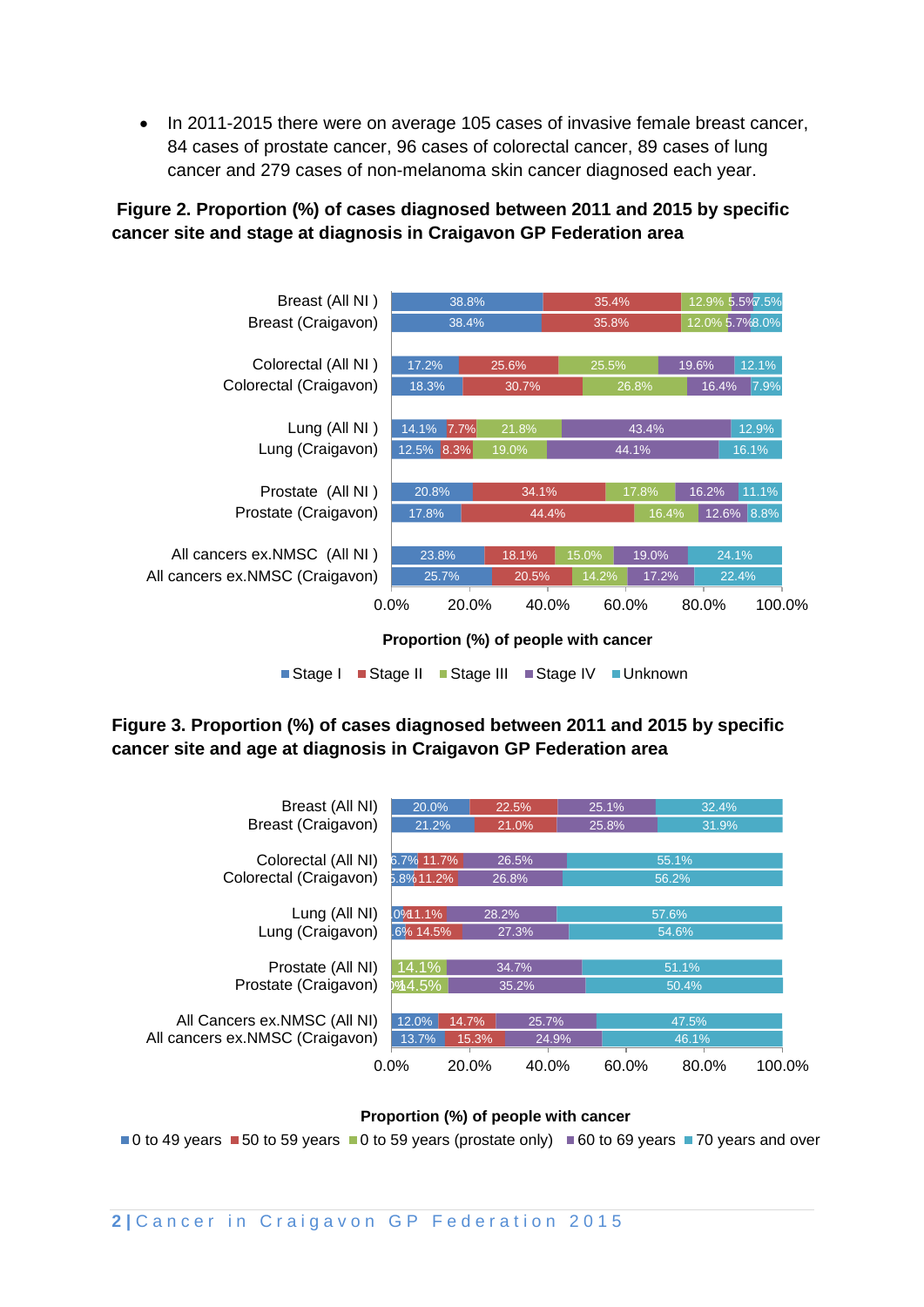# **Prevalence**

## **Figure 4. 23-year prevalence of all cancer (excluding NMSC) by sex and time from diagnosis in Craigavon GP Federation area**



 $\blacksquare$ 0 to 1 years  $\blacksquare$ 1 to 5 years  $\blacksquare$  5 to 10 years  $\blacksquare$  10 to 15 years  $\blacksquare$  15 to 20 years  $\blacksquare$  20-23 years

The 23- year prevalence represents all people diagnosed with cancer during 1993-2015 who are still alive at the end of 2015. Other prevalence measures commonly used, which depend on the diagnosis period considered, include:

- One year prevalence (people diagnosed in 2015) which at the end of 2015 was 500 (243 males and 257 females).
- Five year prevalence (people diagnosed 2011-2015) which at the end of 2015 was 1,971 (938 males and 1,033 females).
- Ten year prevalence (people diagnosed 2006-2015) which at the end of 2015 was 3,185 (1,511 males and 1,674 females).
- Twenty-three year prevalence (people diagnosed 1993-2015) which at the end of 2015 was 4,624 (2,033 males and 2,591 females).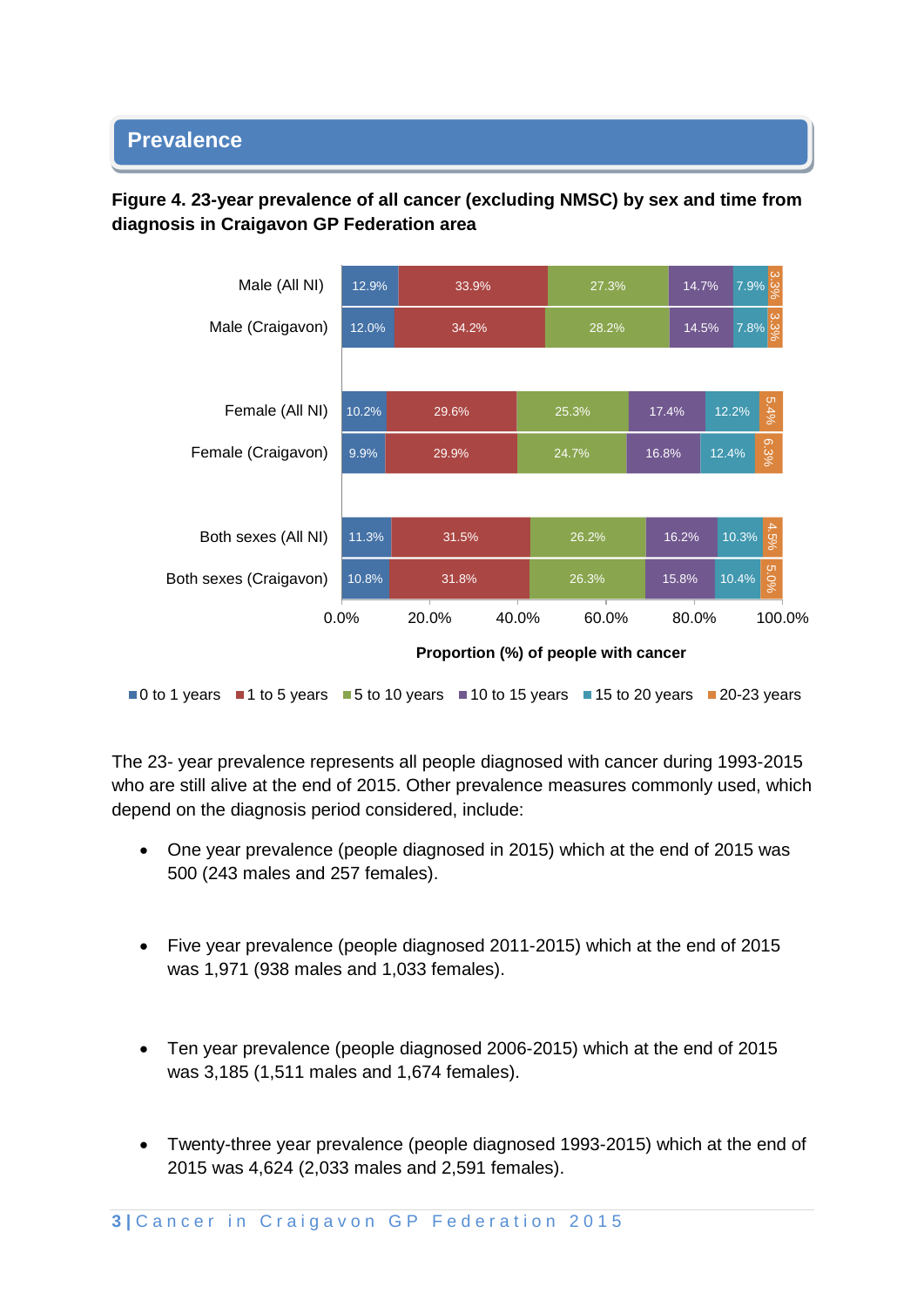



**Figure 6. 23-year prevalence (number of people) for all cancers (excluding NMSC) by sex and cancer site in Craigavon GP Federation area**



At 31<sup>st</sup> December 2015, of those people living up to 23 years after a cancer diagnosis (excluding non-melanoma skin cancer) in the Craigavon GP Federation:

- Over half (57.3%) of people had been diagnosed with breast, prostate, colorectal or lung cancer.
- 2,591 were female and of these over 4 in 10 females (44.3%) had, had a diagnosis of invasive breast Cancer (ICD10 C50).
- 2,033 were male and of these 3 in 10 males (37.2%) had, had a diagnosis of prostate Cancer (ICD10 C61).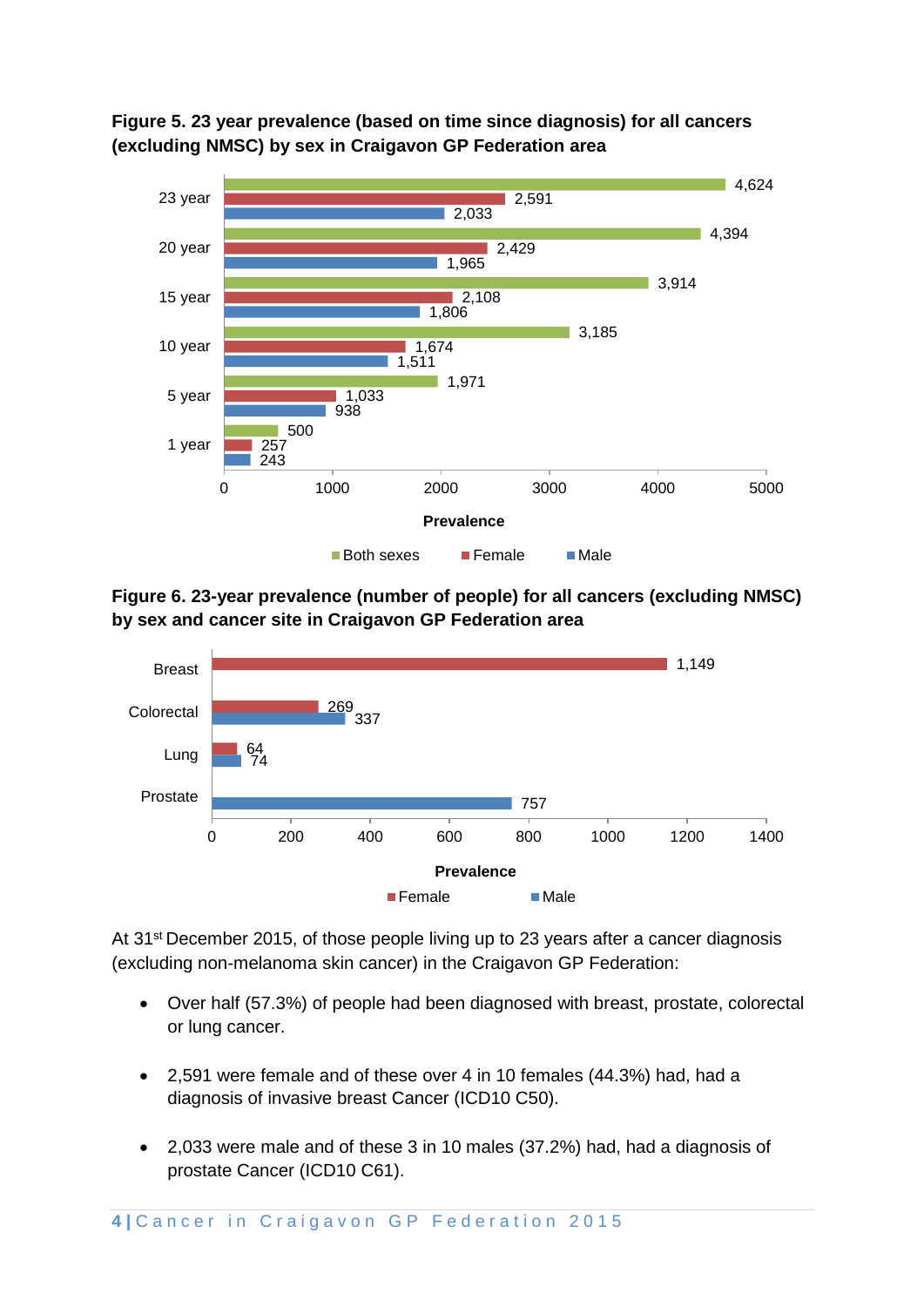#### **Figure 7. 23-year prevalence for all cancers (excluding NMSC) by cancer site and time since diagnosis in Craigavon GP Federation area**

| Breast (All NI; n=14,727)      | 9.1%  | 28.6% | 62.3%                                                                                                          |       |  |
|--------------------------------|-------|-------|----------------------------------------------------------------------------------------------------------------|-------|--|
| Breast (Craigavon; n=1,149)    | 8.4%  | 28.3% | 63.4%                                                                                                          |       |  |
|                                |       |       |                                                                                                                |       |  |
| Colorectal (All NI; n=8,161)   | 11.3% | 35.0% |                                                                                                                | 53.7% |  |
| Colorectal (Craigavon; n=606)  | 11.1% | 40.9% |                                                                                                                | 48.0% |  |
|                                |       |       |                                                                                                                |       |  |
| Head & Neck (All NI; n=2,142)  | 13.9% | 32.1% |                                                                                                                | 54.1% |  |
| Head & Neck (Craigavon; n=148) | 16.9% | 32.4% | 50.7%                                                                                                          |       |  |
|                                |       |       |                                                                                                                |       |  |
| Lung (All NI; n=2,059)         |       | 33.0% | 37.9%                                                                                                          | 29.1% |  |
| Lung (Craigavon; n=138)        |       | 42.0% | 37.0%                                                                                                          | 21.0% |  |
|                                |       |       |                                                                                                                |       |  |
| Lymphoma (All NI; n=3,391)     | 9.6%  | 30.5% | 59.9%                                                                                                          |       |  |
| Lymphoma (Craigavon; n=273)    | 8.1%  | 28.6% | 63.4%                                                                                                          |       |  |
|                                |       |       |                                                                                                                |       |  |
| Melanoma (All NI; n=4,008)     | 9.6%  | 30.2% |                                                                                                                | 60.2% |  |
| Melanoma (Craigavon; n=391)    | 12.0% | 29.2% | 58.8%                                                                                                          |       |  |
|                                |       |       |                                                                                                                |       |  |
| Prostate (All NI; n=9,347)     | 11.7% | 37.5% |                                                                                                                | 50.8% |  |
| Prostate (Craigavon; n=757)    | 9.8%  | 36.2% | 54.0%                                                                                                          |       |  |
| Uterus (All NI; n=2,451)       | 9.2%  |       |                                                                                                                |       |  |
| Uterus (Craigavon; n=219)      |       | 30.8% | 59.9%                                                                                                          |       |  |
|                                | 11.4% | 27.9% | 60.7%                                                                                                          |       |  |
|                                |       |       |                                                                                                                |       |  |
| NMSC (All NI; n=33,881)        | 9.6%  | 33.1% |                                                                                                                | 57.3% |  |
| NMSC (Craigavon; n=2,764)      | 9.7%  | 31.3% | 59.0%                                                                                                          |       |  |
|                                |       |       | 0.00% 10.00% 0.00% 0.00% 0.00% 0.00% 0.00% 0.00% 0.00% 0.00% 0.00% 0.00% 0.00% 0.00% 0.00% 0.00% 0.00% 0.00% 0 |       |  |

0.0%10.0%20.0%30.0%40.0%50.0%60.0%70.0%80.0%90.0%100.0%

|                          |                          | Proportion (%) of people with cancer |  |  |
|--------------------------|--------------------------|--------------------------------------|--|--|
| $\blacksquare$ 0-1 years | $\blacksquare$ 1-5 years | $\blacksquare$ 5+years               |  |  |

At 31<sup>st</sup> December 2015, of those people living up to 23 years after a cancer diagnosis (excluding non-melanoma skin cancer) in the Craigavon GP Federation:

- Almost two thirds of people diagnosed with lymphoma (63.4%) and female breast cancer (63.4%) were diagnosed more than five years previously.
- Over half (52.0%) of people diagnosed with colorectal cancer were diagnosed within the last five years.

## **Figure 8. 23- year prevalence of all cancers (excluding NMSC) by age at end 2015 in Craigavon GP Federation area**